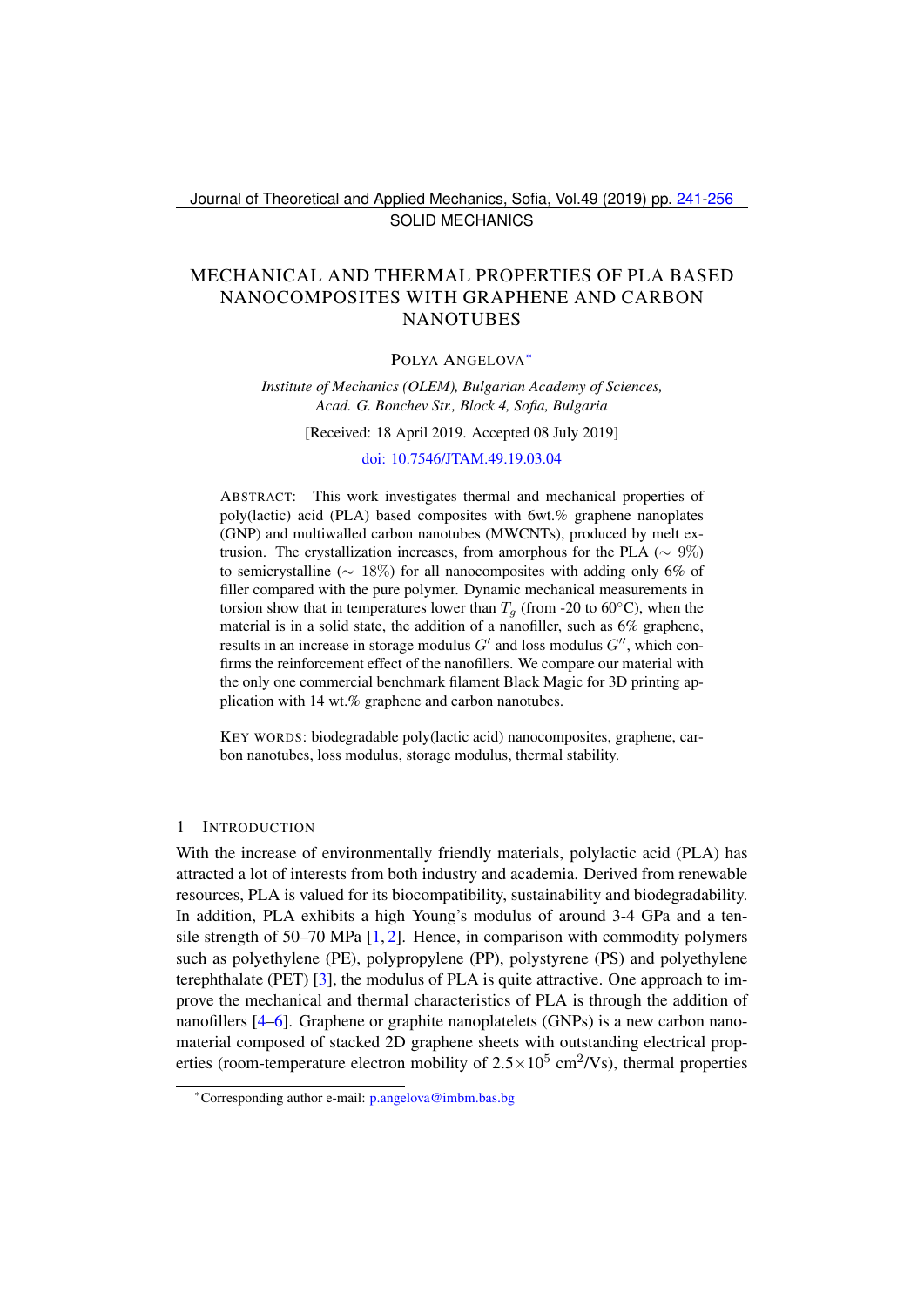(thermal conductivity above 3,000 W/mK), and mechanical properties (Young's modulus of 1 TPa and strength of 130 GPa) [\[7\]](#page-14-5). Therefore, graphene, including GNPs, is often hailed as the next generation multifunctional nanofiller for polymers [\[8,](#page-14-6) [23\]](#page-15-1). These days a lot of polymer nanocomposites with GNP have been successfully prepared, including some GNP/PLA systems [\[7,](#page-14-5) [9](#page-14-7)[–12\]](#page-14-8). The structure and properties of these GNP/PLA composites have been studied with the main focus points being: 1) crystallization behaviour and kinetics [\[9](#page-14-7)[–11,](#page-14-9) [13,](#page-14-10) [14\]](#page-14-11); 2) interface tailoring and morphology control  $[12, 15, 16]$  $[12, 15, 16]$  $[12, 15, 16]$  $[12, 15, 16]$  $[12, 15, 16]$ ; 3) thermal and electric conductivity  $[16–20]$  $[16–20]$ ; 4) mechanical properties, especially the reinforcing or toughening effect of GNP or graphene  $[19, 21-23]$  $[19, 21-23]$  $[19, 21-23]$ ; and 5) thermal degradation and biodegradation behaviour as well as other biological studies [\[22,](#page-15-7) [24\]](#page-15-8).

In the present study thermal analysis was used to understand the history of the samples – glass transition, crystallization and melting temperature but also to prove the thermal stability and degradation of our materials compared with benchmark filament Black Magic. In terms of mechanical properties, we obtained better elasticity and plasticity of the materials by adding only 6% nanofiller compared with the benchmark filament Black Magic that had 14% of nanofiller.

## 2 **MATERIALS AND METHODS**

#### 2.1 MATERIALS

The polylactic acid polymer (PLA) Ingeo 3D850, prodused by Ingeo Biopolymer, NatureWorks, USA, was used for the melt extrusion. Graphene nanoplates (GNP) and multiwall carbon nanotubes (MWCNT) prodused by Times Nano, China, were used for preparation of nanocomposites.

Commercial Filament, benchmark "Black Magic", bought from Graphene 3D Lab, USA, is used as reference material. This filament is based on PLA, with 14% graphene and multiwalled carbon nanotubes, but no information on the type and characteristics is available.

The PLA types and different grades of GNP and MWCNTs are shown in Table [1.](#page-1-0)

| <b>PLA 3D850</b>                                  | <b>TNIGNP</b>             | TNIMH4                                          |
|---------------------------------------------------|---------------------------|-------------------------------------------------|
| Specific gravity $1.24$ g/cc                      |                           | Number of layers $<$ 30 Outer diameter 10–30 nm |
| MFI $(210^{\circ}C) = 7-9$ g/10 min;              | Median size = $5-7 \mu m$ | Length: $10-30 \mu m$                           |
| Heat distortion (at 0.45 MPa) = $80-90^{\circ}$ C | Aspect ratio $\sim$ 240   | Aspect ratio $> 1000$                           |

<span id="page-1-0"></span>Table 1. Typical properties of row materials used in this study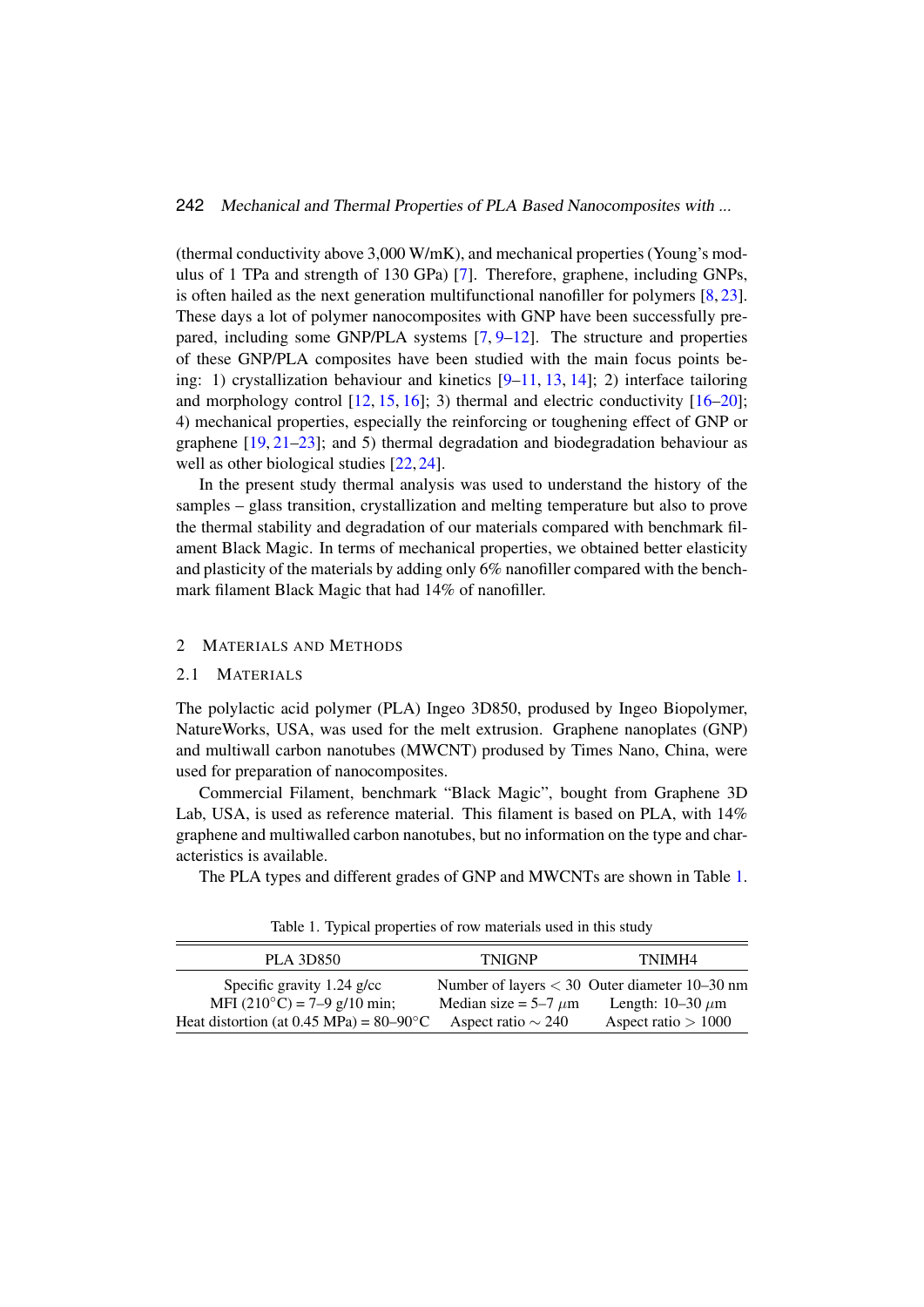#### 2.2 METHODS OF PREPARATION BY MELT EXTRUSION

The nanocomposite hybrids were fabricated by melt compounding in a twin screw extruder at IPCB-CNR, Pozzuoli, Italy. Ten types of compositions, combining different proportions of GNPs and MWCNTs were produced at maximum 6 wt% filler contents. One kilogram in pellets were produced from each composition, including the neat PLA. The prepared pellets were further used at NanoTechLab (a spin-off company of the Institute of Mechanics, Bulgarian Academy of Sciences) for extrusion of filament for 3D printing.

The fillers and the polymer were dried before composite preparation. Two masterbatches of PLA-3D850 with 6 wt% TNIGNP and 6 wt% MWCNT-OH (Industrial Grade OH-Functionalized multiwall carbon nanotubes) were prepared by direct mixing of the filler and the polymer in a twin screw extruder (COLLIN Teach-Line ZK25T, Germany). Thermogravimetric analysis was used to analyze the filler concentration in the two masterbatches. The two- and three-component nanocomposites were processed by dilution of the two masterbatches with pure PLA-3D850 in appropriate proportions in the twin screw extruder, in the temperature range  $170-180°C$ and screw speed of 40 rpm.

The concentration of the nanofiller was 1.5, 3 and 6 wt% of GNP, MWCNT and their combinations, and they are compared with pure PLA. The compositions prepared for this study are presented in Table [2.](#page-2-0)

| Samples                     | <b>GNPs</b><br>[wt%] | Concentration of Concentration of Concentration of<br><b>MWCNTs</b><br>[wt $%$ ] | <b>PLA</b><br>[wt $\%$ ] |
|-----------------------------|----------------------|----------------------------------------------------------------------------------|--------------------------|
| Pure PLA                    |                      | $\theta$                                                                         | 100                      |
| $6 \text{ wt.} \%$ GNP      | 6                    | $\Omega$                                                                         | 94                       |
| 6 wt.% MWCNT                |                      | 6                                                                                | 94.0                     |
| 1.5 wt.% GNP/4.5 wt.% MWCNT | 1.5                  | 4.5                                                                              | 94.0                     |
| 3 wt.% GNP/3 wt.% MWCNT     | 3                    | 3                                                                                | 94.0                     |
| 4.5 wt.% GNP/1.5 wt.% MWCNT | 4.5                  | 1.5                                                                              | 94.0                     |
| Black magic                 |                      | 14                                                                               | 86                       |

<span id="page-2-0"></span>Table 2. Compositions prepared for this study

#### 2.3 METHODS OF CHARACTERIZATION:

#### 2.3.1 DSC ANALYSIS (DSC Q20)

DSC Q20 bought from the American company TA Instruments, was used for the thermal properties measurements.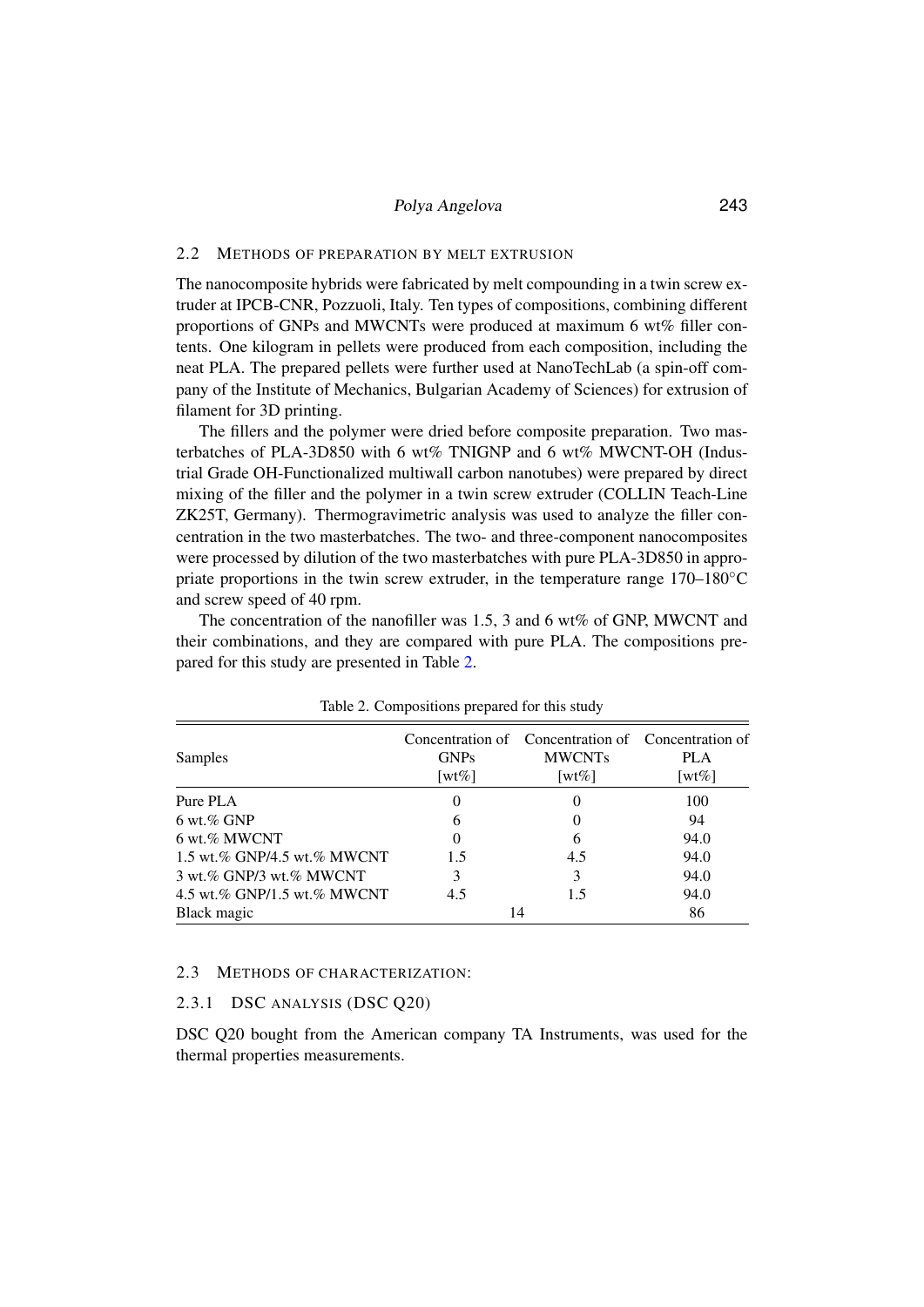The experiments were carried out in an air atmosphere or in nitrogen.

The conditions under which the current DSC test was carried out were: a temperature range of 20◦C to 200◦C in a nitrogen atmosphere with a heating step of  $20^{\circ}$ C/min.

<span id="page-3-0"></span>Degree of crystallinity  $X_c$  was calculated by using equation [\[26\]](#page-15-9)

(1) 
$$
\% \text{ crystallinity}(\% \ \chi_c) = \left(\frac{\Delta H_m - \Delta H_{cc}}{w \Delta H_m^0}\right) 100 \ (\%) \ ,
$$

where  $\chi_c$  is crystallinity (%),  $\Delta H_m$  is fusion enthalpy (J/g),  $\Delta H_{cc}$  is cold crystallization enthalpy (J/g),  $\Delta H_m^0$  is fusion enthalpy (-93 J/g) when the crystallinity of PLA is 100% and w is the portion of the polymer in the filled composites,  $w = 1$  for pure PLA and  $w = 0.94$  for 6% filler [\[26\]](#page-15-9).

We used DSC analysis to study six samples with different concentration of GNP and MWCNT prepared by melt extrusion. The weight of the samples was around 10 mg. They were put in an aluminum pan and hermetically sealed in order to prevent gas emissions in the instrument or in the environment. Tests were performed in four cycles (two heating and two cooling scans) from  $40^{\circ}$ C to  $200^{\circ}$ C, at  $20^{\circ}$ C/min. We heated the sample from room temperature to 200◦C, Ramp 20◦C/min, and the sample was held at these conditions for 3 minutes. Second step – we cooled it down from 200 $\degree$ C to 40 $\degree$ C and again kept the sample for 5 minutes. After that we heated it again from 40◦C to 200◦C and left it for 5 minutes before the final cooling procedure. After the second heating we observed Run 2.

After these steps we could determinate  $T_g$ ,  $T_{cc}$  and  $T_m$ . Then we used the equation [\(1\)](#page-3-0) to calculate the degree of crystallinity  $X_c$ .

## 2.3.2 THERMOGRAVIMETRIC ANALYSIS (TGA Q50)

TGA Q50 bought from the American company TA Instruments, was used for the thermal properties measurements.

The conditions under which the current TGA test was carried out are: heating the sample from 20 $\rm ^{\circ}C$  to 500 $\rm ^{\circ}C$  in a nitrogen atmosphere, with a heating step of 20◦C/min.

The thermogravimetric analysis provides information on the thermal stability of the material as well as the effective amounts of the filler in the composite. This analysis is carried out under the following conditions: the sample is weighed ( $\sim 10$  mg) and placed in the pan. Weight loss is measured versus temperature. From the graph obtained, the following characteristics are defined: start of degradation  $(T_{onset})$ ; temperature at 10% loss of mass; peak of degradation  $(T_n)$ , and residual ash (%). The start of degradation  $(T_{onset})$  determines the thermal stability of the material, i.e. the temperature at which the material does not change its structure. The peak of degrada-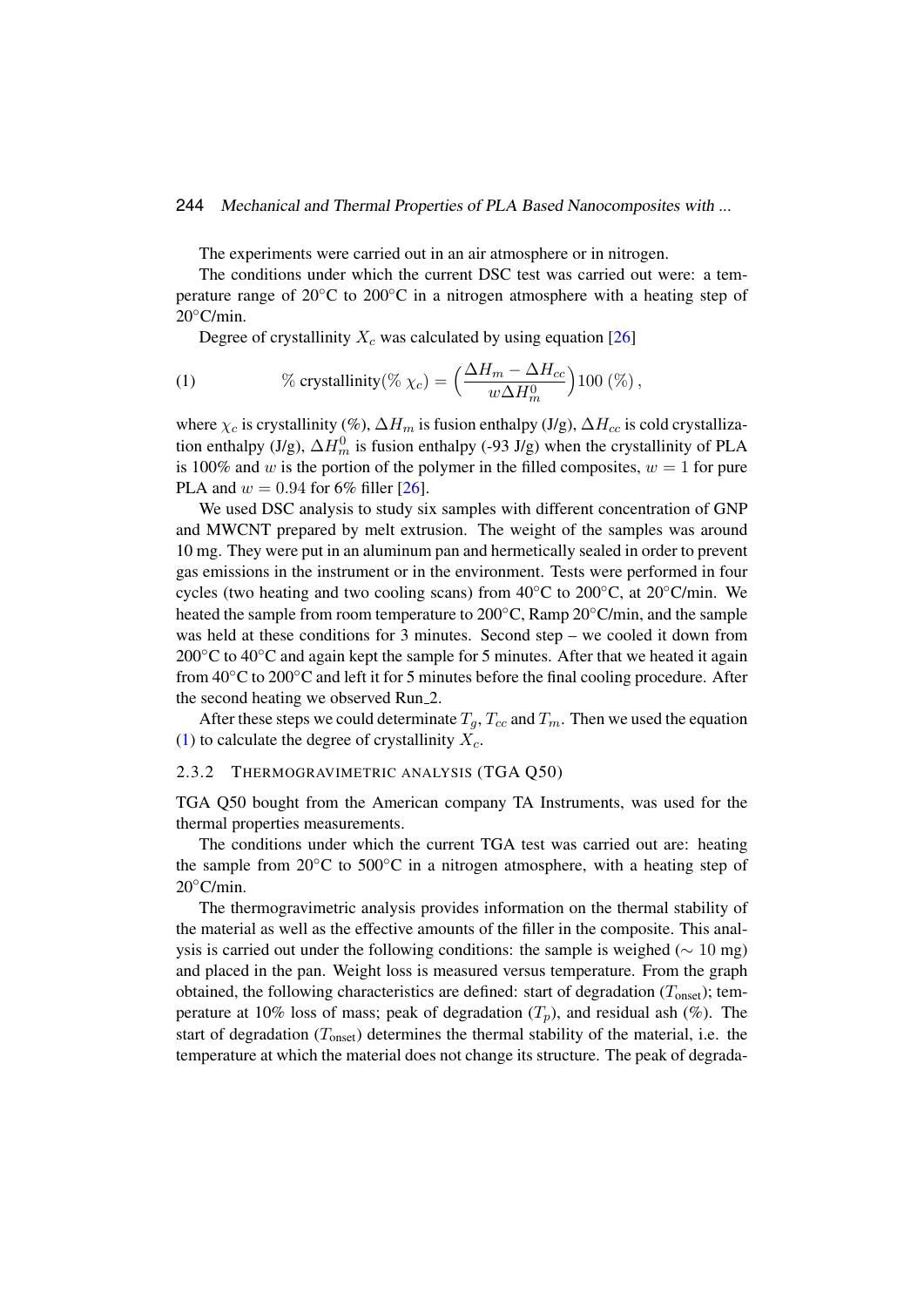tion is the temperature at which the material degraded and lost about 50% of its mass. The residual ash is determined at the heating temperature (490◦C) and it characterizes the amount of remaining material that could not degrade at this temperature. This is characteristic for the fillers since they require a higher temperature until their complete degradation compared to the pure PLA polymer, which completely degrades at about 400◦C. By the amount of residual ash, the amount of filler in the polymer composite can be determined.

## 2.3.3 DMTA ANALYSIS

An AR-G2 instrument (TA Instruments), was used to examine the mechanical properties. The experiment was performed under the following conditions: Dynamic Mechanical Thermal Analysis (DMTA) in torsion mode at 1 Hz frequency and 1 N force in a temperature range of -20 $^{\circ}$ C to 140 $^{\circ}$ C, with a heating rate of 3 $^{\circ}$ C/min.

Through DMTA analysis in torision mode and 1 N force in a temperature range of -20◦C to 140◦C were determined the following characteristics:

- Storage modulus  $(G')$ , which gives us information on the elasticity and the strength of material;
- Loss modulus  $(G'')$ , which gives us information on the plasticity of material;
- Tan(delta) which represents the ratio  $G''/G'$ . The peak of tan(delta) corresponds to the glass transition temperature  $(T_a)$ .

For this study was used 3D printer bought from 3D Factories (LMB-Factories GmbH, Germany) with dimensions  $400 \times 400 \times 500$  mm<sup>3</sup> (height  $\times$  width  $\times$  length) and working area of  $200 \times 200 \times 230$  mm<sup>3</sup> (height  $\times$  width  $\times$  length) was used for this study. The nozzle size is up to 0.5 mm and temperature is up to 250°C. Print speed: 80 mm/s and printing density of the samples 100%. The printed samples had the parameters: length 60 mm, width 13 mm and thickness 3 mm (Fig. [1a](#page-5-0)) and they were printed using rectilinear pattern (Fig. [1b](#page-5-0)). This pattern creates a rectangular mesh, predefined at 45° from the machine axis. Each following layer is perpendicular to the previous one, but at the same angle.

Four types of nanocomposites: pure PLA; 6% GNP; 6% MWCNT; and 3% GNP/3% MWCNT were produced and tested using these conditionals.

#### 3 RESULTS AND DISCUSSION

## 3.1 DSC ANALYSIS FROM THE FIRST HEATING AND COOLING (RUN\_1)

In this study, the results of the DSC curves are the first step where we can define the thread - to determine the impact of the pre-history of the material associated with its obtaining and exploitation conditions.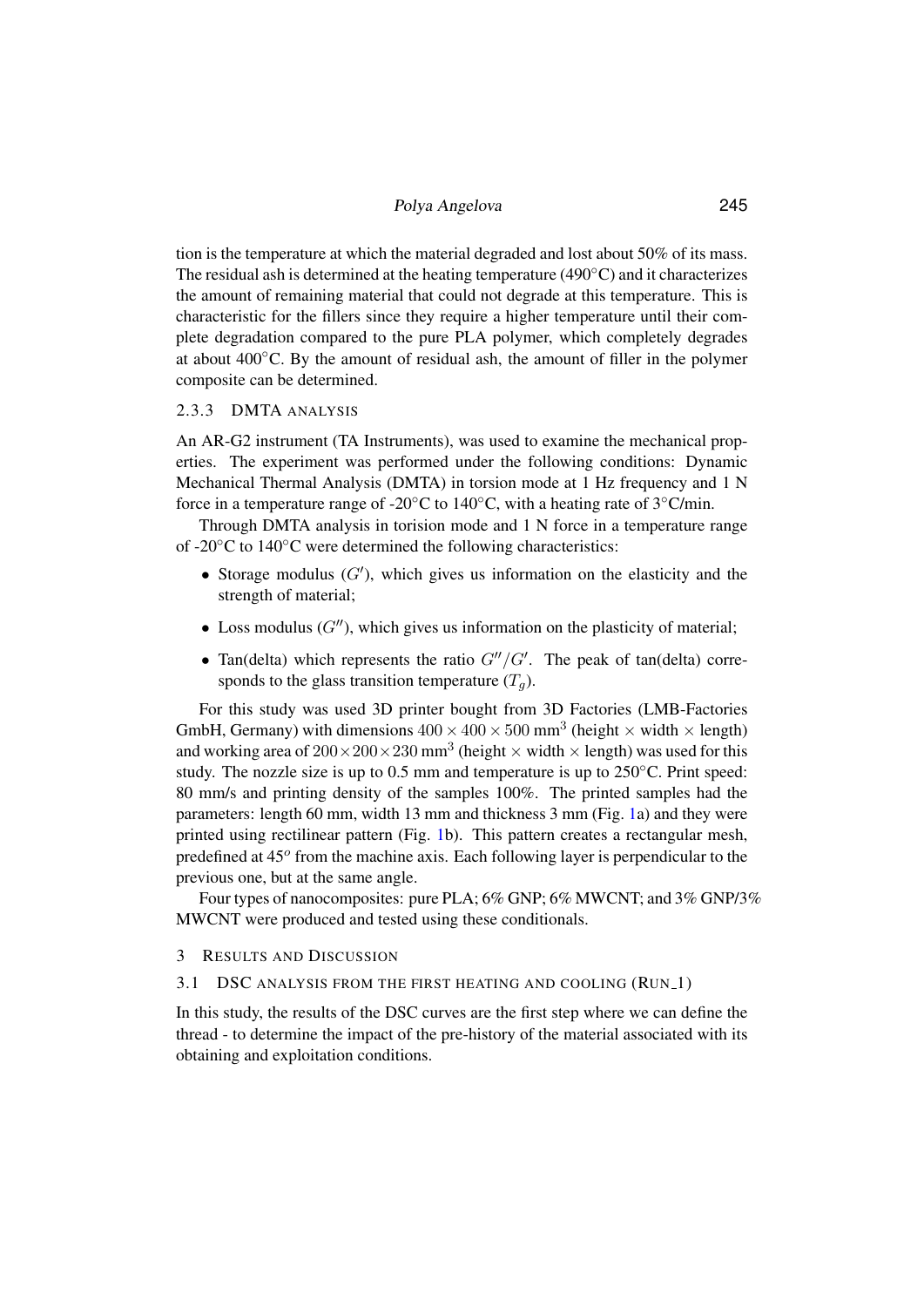246 Mechanical and Thermal Properties of PLA Based Nanocomposites with ...  $\begin{bmatrix} \text{F1} & \text{F2} & \text{F1} & \text{F1} & \text{F1} & \text{F1} & \text{F1} & \text{F1} & \text{F1} & \text{F1} & \text{F1} & \text{F1} & \text{F1} & \text{F1} & \text{F1} & \text{F1} & \text{F1} & \text{F1} & \text{F1} & \text{F1} & \text{F1} & \text{F1} & \text{F1} & \text{F1} & \text{F1} & \text{F1} & \text{F1} & \text{F1} & \text{F1} & \text{F1} & \text{F$ Z40 Mechanical and Thermal Properties of PLA Based Nanocompos.



<span id="page-5-0"></span>Fig. 1. (Color online)) printed sample, b) rectilinear pattern model [\[25\]](#page-15-10).

Figure [2](#page-5-1) shows the thermograms of the first heating step of the filament produced by melt extrusion in a temperature range of  $20°C$  to  $200°C$ . Table [3](#page-6-0) presents the heat-Comparison with pure polymer matrix PLA (3D850) and the composites GNP/PLA and MWCNT/PLA filled with graphite (TNIGNP, aspect ratio D/Th  $\sim 250$ ) as well as -OH modified multiwall carbon nanotubes (TNIMH4, aspect ratio,  $L/D > 1000$ ). ing characteristics of the first heating step for the melt extrusion (ME) composites.

"Black Magic" commercial filament based on graphite and carbon nanotubes PLA with 14 wt.% filler was studied as a reference material.



<span id="page-5-1"></span>Fig. 2. (Color online) DSC curves – heat flow vs temperature for binary (GNP/PLA,  $\overline{\text{MUCNTDL}}$  A) the set (GNP/PLA) discussed to the set of the set of the set of the set of the set of the set of the set of the set of th MWCNT/PLA), ternary (GNP/MWCNT/PLA) nanocomposites and comercial filament<br>Plash Masis Black Magic.

The results show that all nanocomposite formulation show a glass transition at The results show that all nanocomposite formulation show a glass transition at  $T_g \sim 70°$ C, followed by a cold crystallisation ( $T_{cc}$ ) with significant enthalpy ( $\Delta H_{cc}$ ) followed by recrystallization ( $T_{cc2}$ ) and melting ( $T_m = 178\textdegree$ C). The sharp drop in specific heat at  $T_g$  loop is due to the absorbed moisture in the sample, which begins actively separating with heating. The glass transition temperature  $(T_g)$  and the recrystallization temperature  $(T_{cc2})$  remain without significant changes for all nanocomposites – i.e. they are not affected by the type or amount of added filler, nanocomposites – i.e. they are not affected by the type or amount of added filler,nor whether the system is binary or temperature is binary or temperature. The cold crystallization temperature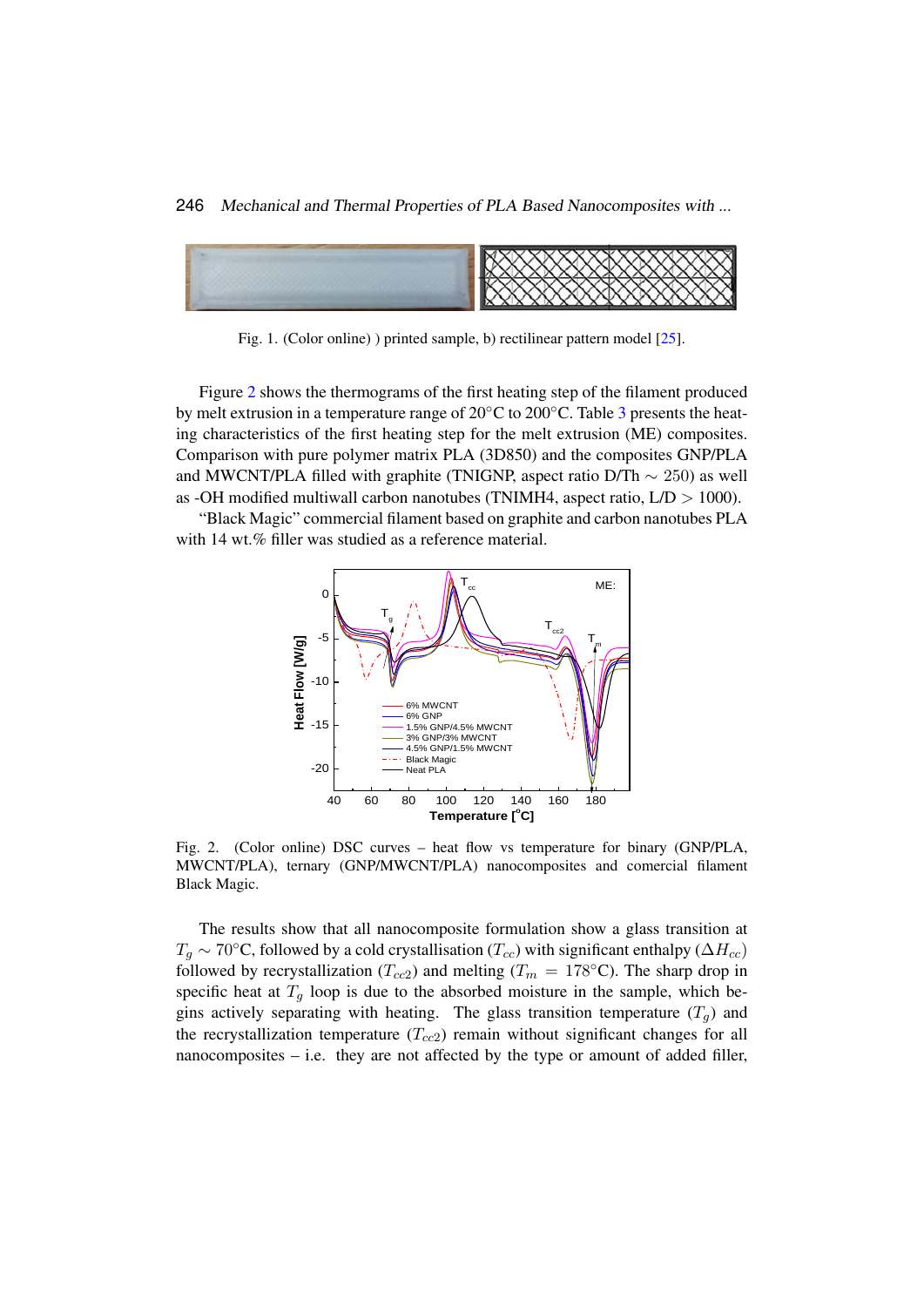| <b>Samples</b>      |    |      |         |         |     |         |    | $T_{cc}$ $T_{cc2}$ $T_{m1}$ $T_m$ $T_c$ $\Delta H_c$ $\Delta H_{cc}$ $\Delta H_m$ % $\chi_c$<br>$[°C]$ $[°C]$ $[°C]$ $[°C]$ $[°C]$ $[°C]$ $[J/g]$ $[J/g]$ | [J/g] | (eq. 1) |
|---------------------|----|------|---------|---------|-----|---------|----|-----------------------------------------------------------------------------------------------------------------------------------------------------------|-------|---------|
| PLA.                | 70 | 114  |         |         |     | $182 -$ |    | 26                                                                                                                                                        | 35    | 9       |
| $6\%$ GNP           | 70 | 104  | 165 159 |         | 179 | 106     | 27 | 23                                                                                                                                                        | 37    | 17      |
| 6% MWCNT            | 70 | 103  | 164     | -158    | 178 | 98      | 22 | 25                                                                                                                                                        | 35    | 11      |
| 3% GNP/3% MWCNT     | 70 | 103. |         | 164 158 | 178 | 106     | 28 | 22                                                                                                                                                        | 36    | 17      |
| 4.5% GNP/1.5% MWCNT | 70 | 104  | 165 159 |         | 179 | 106     | 27 | 22                                                                                                                                                        | 35    | 15      |
| 1.5% GNP/4.5% MWCNT | 70 | 101  | 164     | 158     | 178 | 105     | 28 | 23                                                                                                                                                        | 39    | 18      |
| <b>Black Magic</b>  | 55 | 83   |         | 146 144 | 167 | 92      | 18 | 16                                                                                                                                                        | 26    | 13      |

<span id="page-6-0"></span>Table 3. DSC crystallization of samples after melting at  $200\degree C$  – calculated from first run for binary (GNP/PLA, MWCNT/PLA) and ternary (GNP/MWCNT/PLA) nanocomposites

nor whether the system is binary or ternary. The cold crystallization temperature  $(T_{cc})$  for the pure polymer matrix shows the highest value ( $\sim 114$ °C), whereas for bi-component composites it decreases significantly by about 10°C and for the ternary system 1.5% GNP/4.5% MWCNT it is the lowest ~ 101°C), which can be explained by the effect of carbon nanofillers on the recrystallization of PLA due to some nucleation effect of nanofillers on PLA, resulting in  $\alpha'$  – $\alpha$  phase transition.

The degree of crystallinity is calculated  $(Eq. 1)$  $(Eq. 1)$ , and it is about 17–18% for binary and ternary nanocomposites with GNP, whereas the  $6\%$  MWCNT/PLA formulations and ternary nanocomposites with Give, whereas the  $\sigma$  *m m* Civer *ITEA* formulations have a lower crystallinity percentage (11%), which is similar to that of the pure PLA have a lowe



<span id="page-6-1"></span>Fig. 3. (Color online) DSC curve shows the peak of crystallization from the cooling after the heating step. first heating step.Fig. 3. (Color online) DSC curve shows the peak of crystallization from the cooling after the first heating step.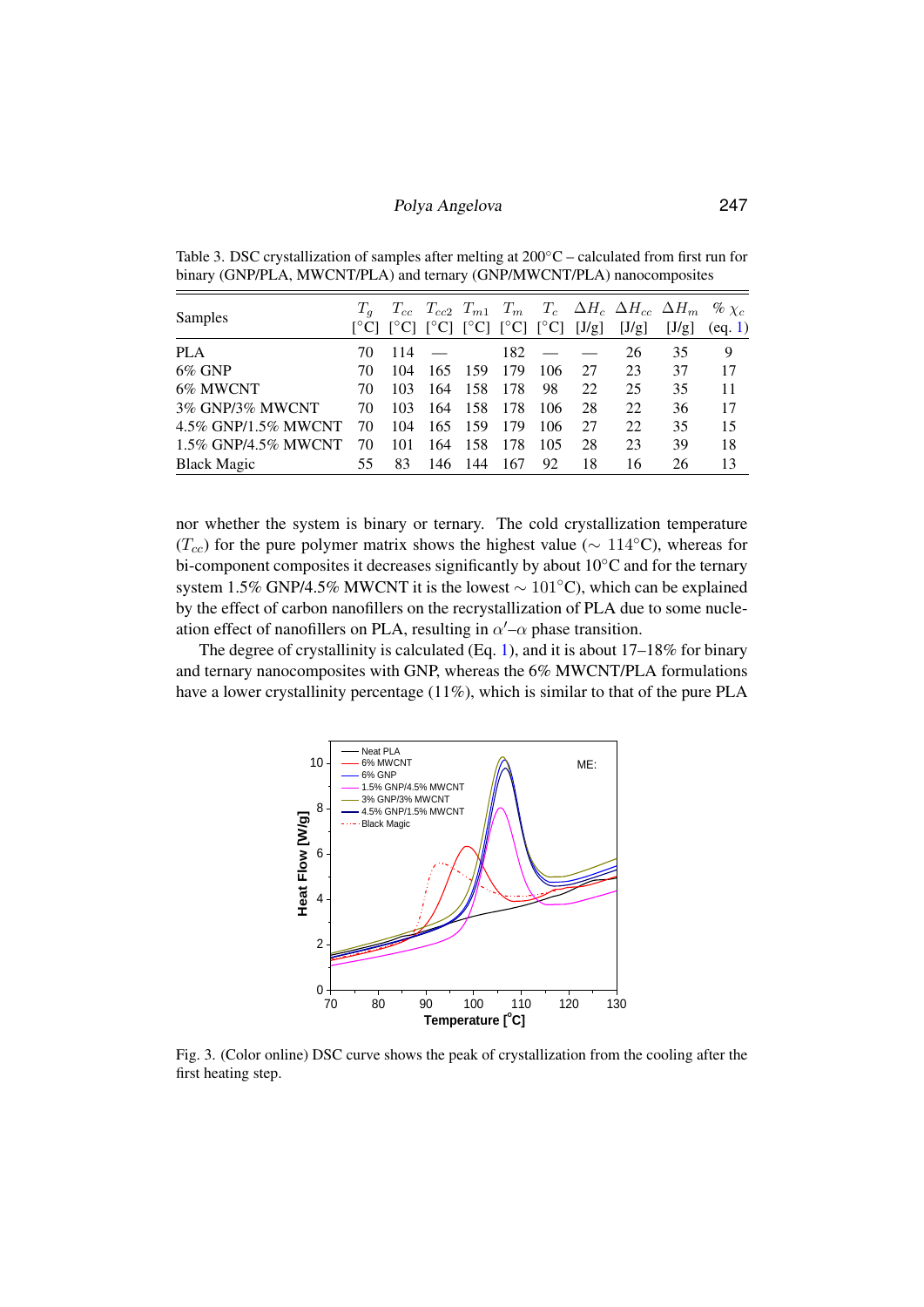## matrix ( $\sim 9\%$ ).

For comparison, for the Black Magic filament, these three characteristic temperatures  $T_g$ ,  $T_{cc}$  and  $T_m$  are offset to the lower values by about 15°C.

Figure [3](#page-6-1) shows the heat flow versus temperature when the melt is cooled after the first heating step. From the graph and Table [3](#page-6-0) it is clear that the pure PLA does not show a crystallization peak upon rapid melt cooling (20◦C/min), i.e. it is amorphous. Whereas binary and ternary nanocomposites containing GNP follow the same tendency for crystallization peak at  $T_c \sim 106°C$ , i.e. they are semi-crystalline. An exception is the binary of 6% MWCNT, whose peak is with lower intensity and less enthalpy ( $\Delta H_c$ ) and is offset by  $\sim 8^{\circ}$  to lower temperatures ( $T_c \sim 98^{\circ}$ ), compared to 6% GNP. This effect may be related to the different nucleation effect of GNP and MWCNT, whereby GNP stimulates the crystallization kinetics of the PLA to a greater extent upon rapid cooling. This is probably due to the presence of sharp edges and a rough surface of the graphite layers that serve as germ-forming centers of PLA crystals, while nanotubes have a smooth surface.

Black Magic has the smallest crystallization peak around  $13°C$  compared with all samples (Table [3\)](#page-6-0).

#### 3.2 TGA ANALYSIS OF NANOCOMPOSITES

Figure [4](#page-8-0) shows TGA thermograms for mass loss (%) vs first derivative of mass loss  $(\%$  / $\degree$ C) as a function of temperature. They are compared with PLA (3D 850), binary and ternary composites filled with industrial graphene (TNIGNP, aspect ratio, D/Th  $\sim$  240) and -OH modified, multiwalled carbon nanotubes (TNIMH4, D > 1000). Table [4](#page-7-0) presents the following thermal characteristics: Degradation Start Temperature  $(T_{\text{onset}})$ ; temperature at 10% loss of mass  $(T_{10}\%)$ , peak of degradation and residue ash

|                         |                           |                          | Peak of                        | Mass loss          | Residue                |
|-------------------------|---------------------------|--------------------------|--------------------------------|--------------------|------------------------|
| Samples                 | $T_{\text{onset}}$        | $T_{10\%}$               | degradation                    | at $105^{\circ}$ C | ash at $490^{\circ}$ C |
|                         | $\lceil{^{\circ}C}\rceil$ | $\lceil$ <sup>o</sup> Cl | $\lceil{^\circ}\text{C}\rceil$ | $\lceil \% \rceil$ | [%]                    |
| <b>PLA</b>              | 313.7                     | 348.3                    | 379.9                          | 0.3                | 0.4                    |
| 6% GNP/PLA              | 314.8                     | 351.0                    | 380.6                          | 0.2                | 7.0                    |
| 6% MWCNT/PLA            | 314.1                     | 349.4                    | 386.7                          | 0.2                | 5.7                    |
| 1.5% GNP/4.5% MWCNT/PLA | 315.1                     | 350.7                    | 386.0                          | 0.2                | 7.3                    |
| 3% GNP/3% MWCNT/PLA     | 313.4                     | 350.7                    | 385.7                          | 0.2                | 7.4                    |
| 4.5%GNP/1.5%MWCNT/PLA   | 317.4                     | 352.7                    | 384.3                          | 0.1                | 7.1                    |
| <b>Black Magic</b>      | 316.5                     | 334.6                    | 386.12                         | 0.3                | 15.1                   |

<span id="page-7-0"></span>Table 4. The values of mass loss at 105◦C, peak of degradation and residue ash at 490◦C for nanocomposite prepared by melt mixing method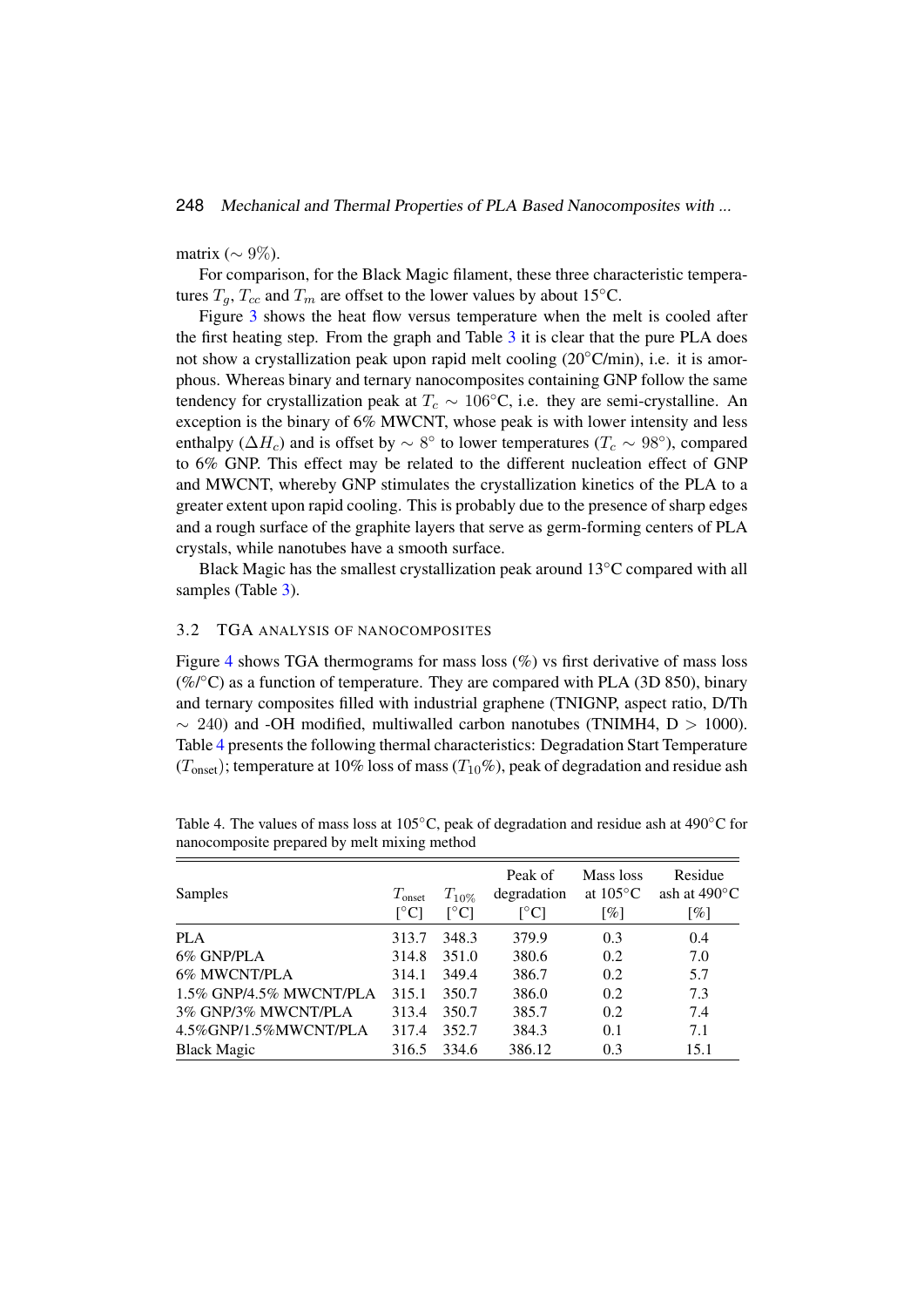

<span id="page-8-0"></span>Fig. 4. Cooler shink) I CIT can be weight to compound for nanocomposites with maximum.<br>of 6wt% nanofiller (GNP, MWCNT and mixed) and comercial filament Black Magic. Fig. 4. (Color online) TGA curve weight vs temperature for nanocomposites with maximum

at 4.4 The values of the values of composites ( $W<sub>1</sub>$ ). The table shows also mass losses at 105 $\degree$ C, from which can be estimated the amount of moisture absorbed. at 490 $\degree$ C [%] for melt extrusion composites (ME). The table shows also mass losses

The results show that all nanocomposites have similar values of thermal characteristics and the differences between these three temperatures are negligible. The ternary composite 4.5% GNP/1.5% MWCNT/PLA has the best thermal stability but only with 4<sup>°</sup>C higher decomposition temperature (Tonset) and 10% loss of mass ( $T_{10}\%$ )  $\mathsf{y}$ compared to pure PLA. Mass losses at  $105°C$  are used to assess the amount of moisture absorbed. This composition also shows the lowest loss at  $105°$ , i.e. the amount<br>of showled maintum is small  $(0.1\%)$  composed to other compositions and NLA where the mass losses at  $105°C$  are 0.2–0.3%. The amount of residual ash at  $490°C$ for the nanocomposition is about  $7\%$ , i.e. close to the percentage fill value while for the PLA it is 0.4%. This indicates that the filler didn't degrade in the temperature of the measurement (490 $°C$ ), in which the pure PLA degrades completely. The commercial filament Black Magic has the lowest loss of mass  $T_{10}\%$  but its decomposition temperature  $(T_{\text{onset}})$  is ony 1% lower than that of the ternaty nanocomposite 4.5% GNP/1.5% MWCNT. The mass loss is around 0.3%. This results can prouve<br>that our materials have the same thermal stability but with only 6% of filler that our materials have the same thermal stability but with only 6% of filler. of absorbed moisture is small  $(0.1\%)$ , compared to other compositions and PLA,

## 3.3 DMTA ANALYSIS

From DMTA analysis in torsion mode unteresting parameters are defined – the storage<br>modulus, the loss modulus and the tan(delta), which are an important characteristic From DMTA analysis in torsion mode different parameters are defined – the storage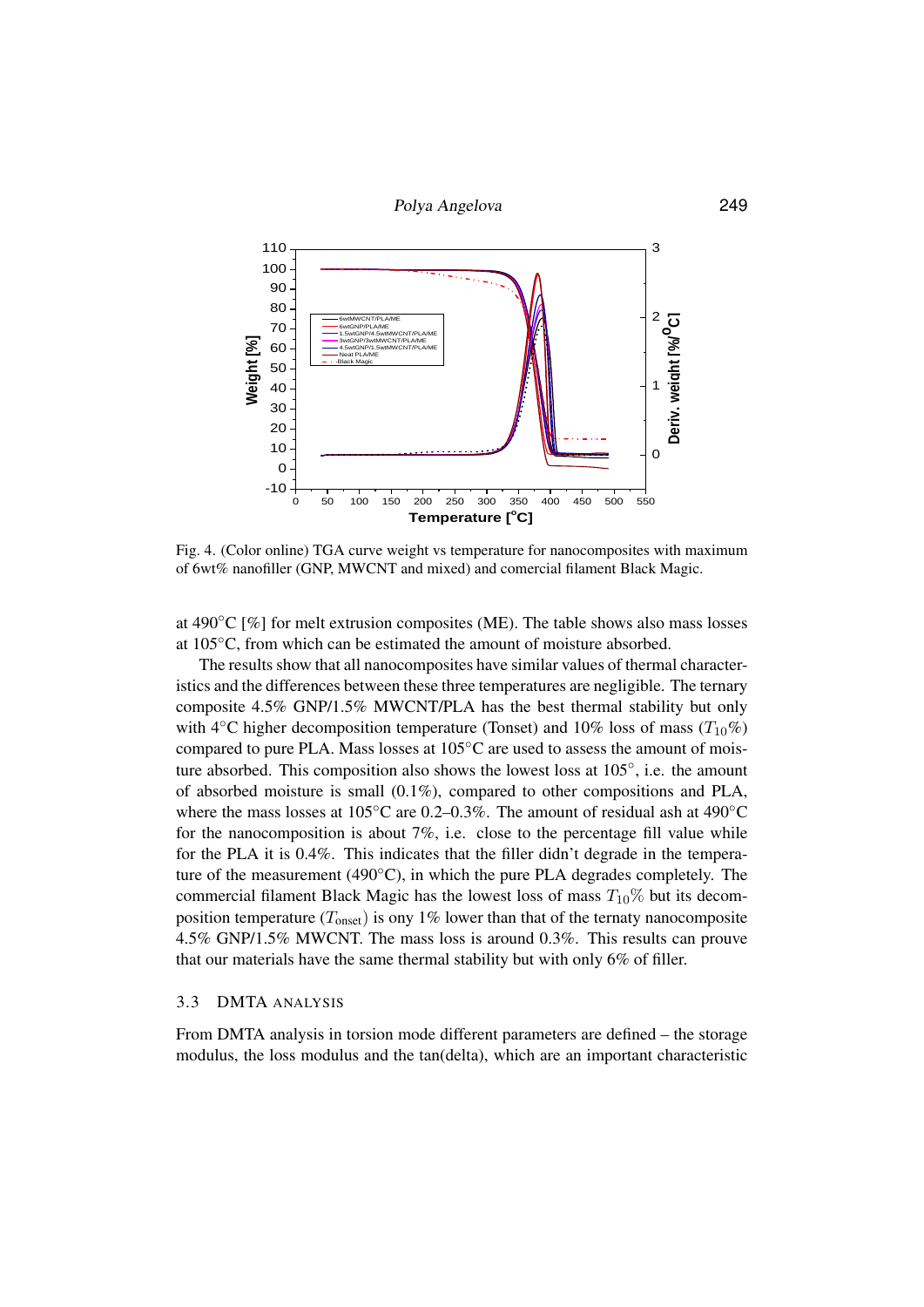

<span id="page-9-0"></span>GNP, 6% MWCNT, ternary 3% GNP/3% MWCNT nanocomposites and comercial filament Black Magic compared with pure PLA matrix with 100% density. Fig. 5. (Color online) Storage modulus  $G'$ , loss modulus $G''$  vs temperature for binary 6%

for determining the mechanical properties of the composites.

For determining the mechanical properties of the composites.<br>Figure [5](#page-9-0) shows the values of the storage modulus  $G'$  and the loss modulus  $G''$ , as a Figure 3 shows the values of the storage modulus  $G<sup>2</sup>$  and the loss modulus  $G<sup>3</sup>$ , as a function of the temperature for binary composites 6% GNP/PLA, 6% MWCNT/PLA and ternary composite 3% GNP/3% MWCNT/PLA, compared to the pure polymeric matrix PLA for samples with a 100% density.

During the experiment we can determine three zones. The first is the zone  $(-20°C)$ to 60<sup>°</sup>C), where there are almost no changes in the sample. In this zone the sample is in a solid state. This zone is before the glass transition temperature  $(T<sub>a</sub>)$  and here the amorphous polymers are rigid and the storage modulus and loss modulus often are very high  $-10^9$  Pa. Also, the thermal energy is insufficient to overcome the potential bending barriers and the displacement of segments of the polymer molecules. The glass transition temperature is the temperature at which the polymer moves from a solid to a highly elastic state as a result of increased segmental mobility of the molecules. After  $T_a$  (60°C to 100°C), there is a transition zone in which chain segments begin to move due to the increased heat energy. In this zone there is also a sharp drop in the values of the dynamic modules to  $10^5$ – $10^6$  Pa. The third zone (above  $100\degree$ C) is called "Plateau" where the visco-elastic behavior of the material is observed. Because of the four order of the changing of moludus – between glass transition and elastic state,  $T<sub>q</sub>$  can be considered the most important characteristic of polymer material [\[27\]](#page-15-11).

At lower temperatures range between -20 $^{\circ}$ C and 10 $^{\circ}$ C, in the solid state, the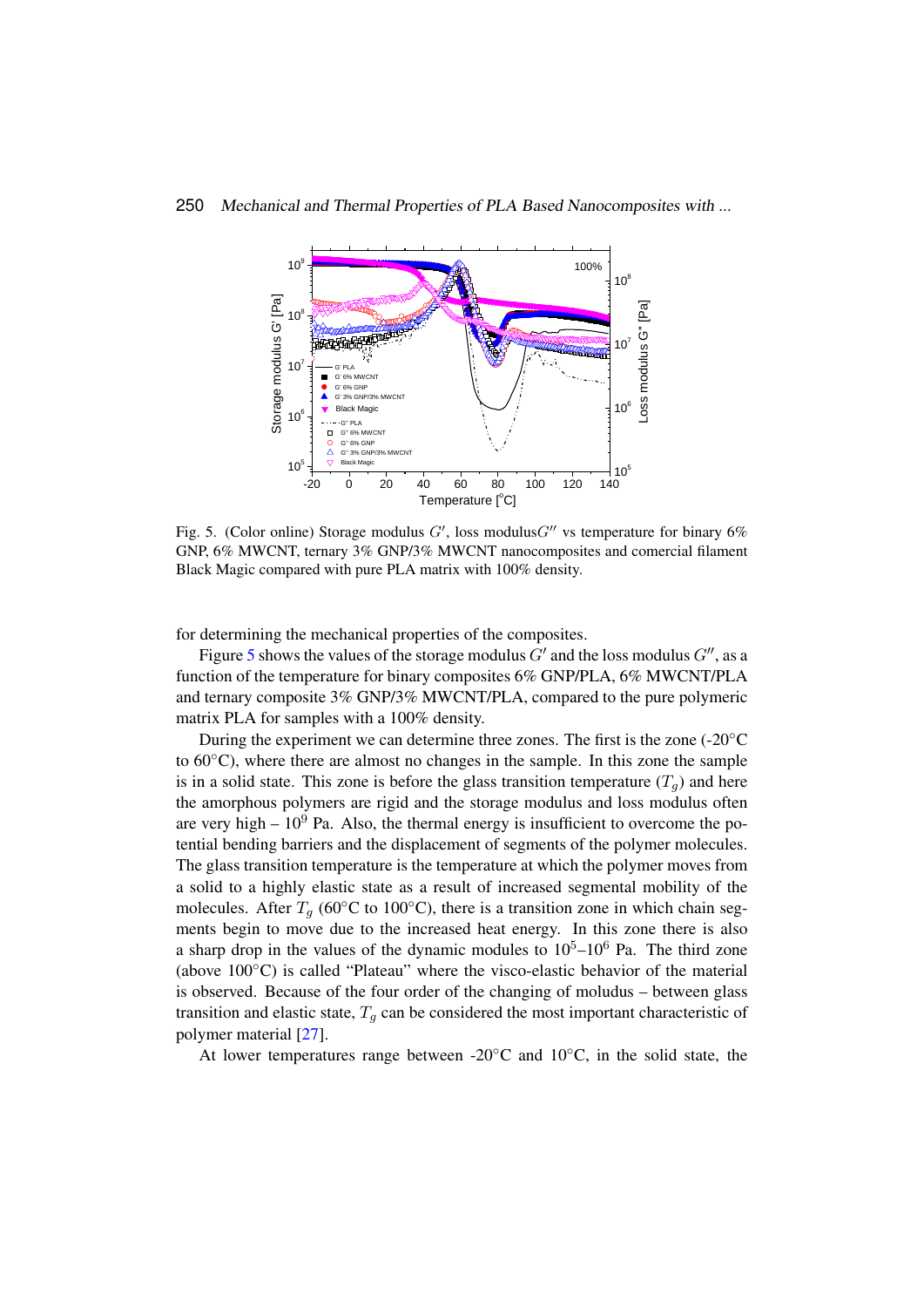ternary nanocomposite 3% GNP/3% MWCNT has the highest storage modulus. After this temperature the binary composite 6% GNP exhibits better elasticity, which is maintained until the end of the temperature range (Fig. [6\)](#page-11-0).

At 100% density, we have improved the storage modulus  $G'$  for the pure polymer matrix and for the ternary nanocomposite 3% GNP/3% MWCNT, but for the binary composites it decreases. For example, 6% graphene at an initial temperature of - 20◦C has a modulus of elasticity of 1.12 GPa at 100% density. The commercial Black Magic in solid state has a higer initial temperature 1.44 GPa but after  $35^{\circ}$ C the storage modulus decreases very strongly and keeps this tendency until to the end of the experiment.

The second temperature range is from  $60^{\circ}$ C to  $90^{\circ}$ C and is a transition area. Here the chain segments begins to break down as a result of the increase of the combustion energy. Within the range of  $T_g$  at a temperature of 60°C to 90°C, the G' and G'' composite values increase compared to the pure PLA, which is clear evidence of the better properties of the filler. Minimum values of both modules are minimized at 80–82°, which can be related to the so-called heat deflection temperature (HDT). It is important to note that the HDT values of the accumulation module are one decade higher than those of the pure PLA (Fig. [5\)](#page-9-0).

The polymer matrix PLA has the lowest values for both modules – the storage modulus  $(G')$  and the loss modulus  $(G'')$  over the entire temperature range measured in a torsion mode. These two modules characterize the strength and plasticity of the polymeric material. After 60℃ the values for both PLA modules drop drastically, which is a proof of the temperature transition from solid to visco-elastic state, i.e. glass transition temperature  $(T_q)$  (Fig. [5\)](#page-9-0).

At temperatures lower than  $T_a$  (from -20 $\degree$ C to 60 $\degree$ C), i.e., when the material is in a solid state, the addition of a nanofiller, such as 6% graphene, results in an increase in storage modulus  $G'$  and loss modulus  $G''$ , which confirms the reinforcement effect of the nanofillers. As an example, in Table [5,](#page-10-0) the values for both the  $G'$  and  $G''$  modules

|                    | Storage    | Improv-  | Loss        | Improv-   |         | Tan(delta) Half-width of |
|--------------------|------------|----------|-------------|-----------|---------|--------------------------|
| Samples            | modulus    | ement of | modulus     | ement of  | $100\%$ | the tan(delta)           |
|                    | $G'$ [GPa] | $G'$ [%] | $G''$ [GPa] | $G''$ [%] | density | peak $[^{\circ}C]$       |
| <b>PLA</b>         | 0.95       |          | 0.010       |           | 2.90    | 6.8                      |
| $6\%$ GNP          | 1.11       | 17       | 0.022       | 119       | 0.86    | 11.67                    |
| 6% MWCNT           | 1.03       | 8        | 0.015       | 47        | 0.57    | 9.55                     |
| 3% GNP/3%MWCNT     | 1.10       | 16       | 0.018       | 74        | 0.75    | 12.83                    |
| <b>Black Magic</b> | 1.07       |          | 0.052       |           | 0.05    | 15.58                    |

<span id="page-10-0"></span>Table 5. Storage modulus  $G'$ , loss modulus  $G''$ , and tan(delta) at 20°C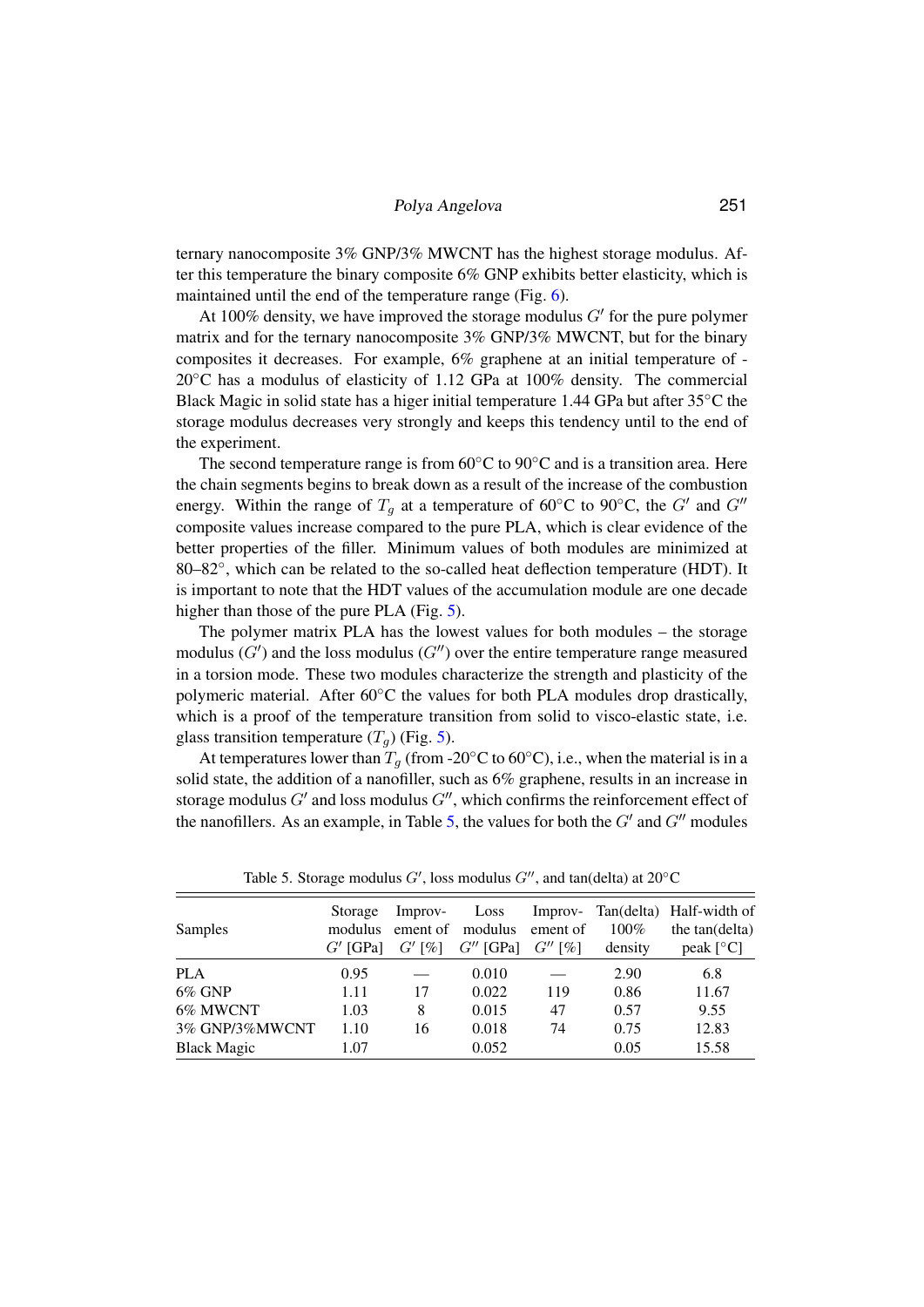

<span id="page-11-0"></span>Fig. 6. (Color binne) storage modulus G' vs temperature from -20 C to 60 C for binary 6% GNP, 6% MWCNT, ternary 3% GNP/3% MWCNT nanocomposites and comercial filament Black Magic compared with pure PLA matrix with 100% density. Fig. 6. (Color online) Storage modulus G' vs temperature from -20°C to 60°C for binary

are presented at room temperature or 20 °C, and the percentage or improvement or the<br>two modules compared with pure PLA is calculated. For the binary nanocomposite with 6% GNP, the elasticity  $(G')$  improved by 17% and the plasticity  $(G'')$  by 119% at 100% printing density. Loss Improvement Tang are presented at room temperature of  $20^{\circ}$ C, and the percentage of improvement of the

For the ternary nanocomposite 3% GNP/3% MWCNT, there was also an increase in the values of the modulus in solide state in the low temperature zone, due to the reinforcing effect of the graphene nanoparticles (Fig. [6\)](#page-11-0).

Figure [7](#page-12-0) shows tan(delta) as a function of the temperature for the binary nanocomposites 6% GNP, 6% MWCNT, ternary nanocomposites 3% GNP/3% MWCNT and

|                    | $T_q$ , [ <sup>o</sup> C] | $T_q$ , [°C] | % $\chi_c$ |
|--------------------|---------------------------|--------------|------------|
| Samples            | (DMTA)                    | (DSC)        | (DSC)      |
| <b>PLA</b>         | 65.5                      | 66.0         | 9.2        |
| $6\%$ GNP          | 64.0                      | 67.4         | 16.7       |
| 6% MWCNT           | 65.0                      | 67.6         | 10.5       |
| 3%GNP/3% MWCNT     | 63.4                      | 66.9         | 16.7       |
| <b>Black Magic</b> | 43.0                      | 55.1         | 12.5       |

<span id="page-11-1"></span>Table 6. Glass transition  $(T_q)$  from DMTA and DSC analysis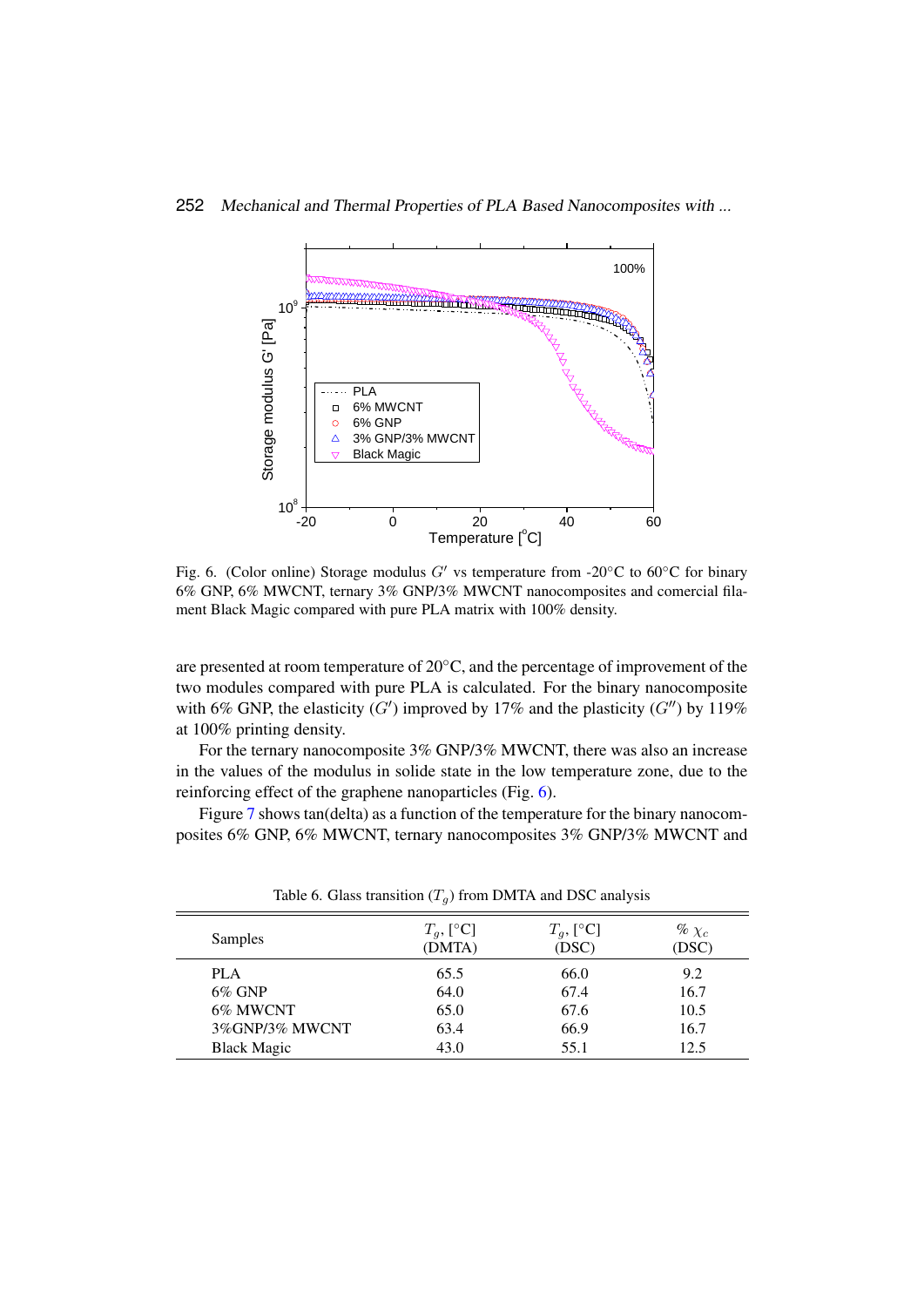



<span id="page-12-0"></span>Fig. 7. (Color of order and delta) vs temperature for FLA,  $0\%$  GNP,  $0\%$  MWCNT,  $3\%$  GNP/3% MWCNT and commercial filament Black Magic 100% density 3% MWCNT and comercial filament Black Magic, 100% density. 3% GNP/3% MWCNT and commercial filament Black Magic, 100% density. Fig. 7. (Color online) Tan(delta) vs temperature for PLA, 6% GNP, 6% MWCNT,

benchmark Black Magic. The peak of tan(delta) is associated with the glass transition temperature of the material. Table  $6$  compares the glass transition temperature  $Tg$  determined by the DMTA analysis and the DSC analysis.

 $\text{Tan}(\text{delta}) = G''/G'$ , then the high value of delta = 3 in the peak area for PLA indicates that the pure polymer is a rather plastic material with values for  $G'' \gg G'$ . While adding a nanofiller reduces the value of  $tan(detta) < 1$ , i.e. the material become indicates that the pure plastic material is stronger but much more fragile than the pure PLA. more elastic, modulus of elasticity is higher than that of plasticity. This shows that

The glass transition temperature  $(T_g)$  determined from the peak of tan(delta) at the DMTA analysis compared to that determined by the DSC analysis is shown in Table 6.  $T_g$  varies within very small limits of 2–3°C; the nanocomposite values small difference in glass transition temperatures may be due to the different heat rates in both experiments (for DMTA analysis at 3℃/min and for DSC analysis at 20°C/min). But, the effect of the different types of fillers, GNP, MWCNT, and mixed filler, on the value of tan(delta) peak of temperature, is negligible.<br>The nalysis matrix has a glass transition temperature of short  $66\degree$  as well as determined by DMTA are lower than those determined by the thermal analysis. This

the bighest intensity of tan(delta) 2.9, but also the lowest crystallinity of 9.2%. High intensity, small half-width and low crystallinity are a hallmark of amorphous polymers, which confirms the nature of the polymer matrix used (Fig. 7). Increasing the crystallinity also increases  $T_g$ . The highest crystallinity rate of 16.7% is for ternary The polymer matrix has a glass transition temperature of about  $66^{\circ}$ C, as well as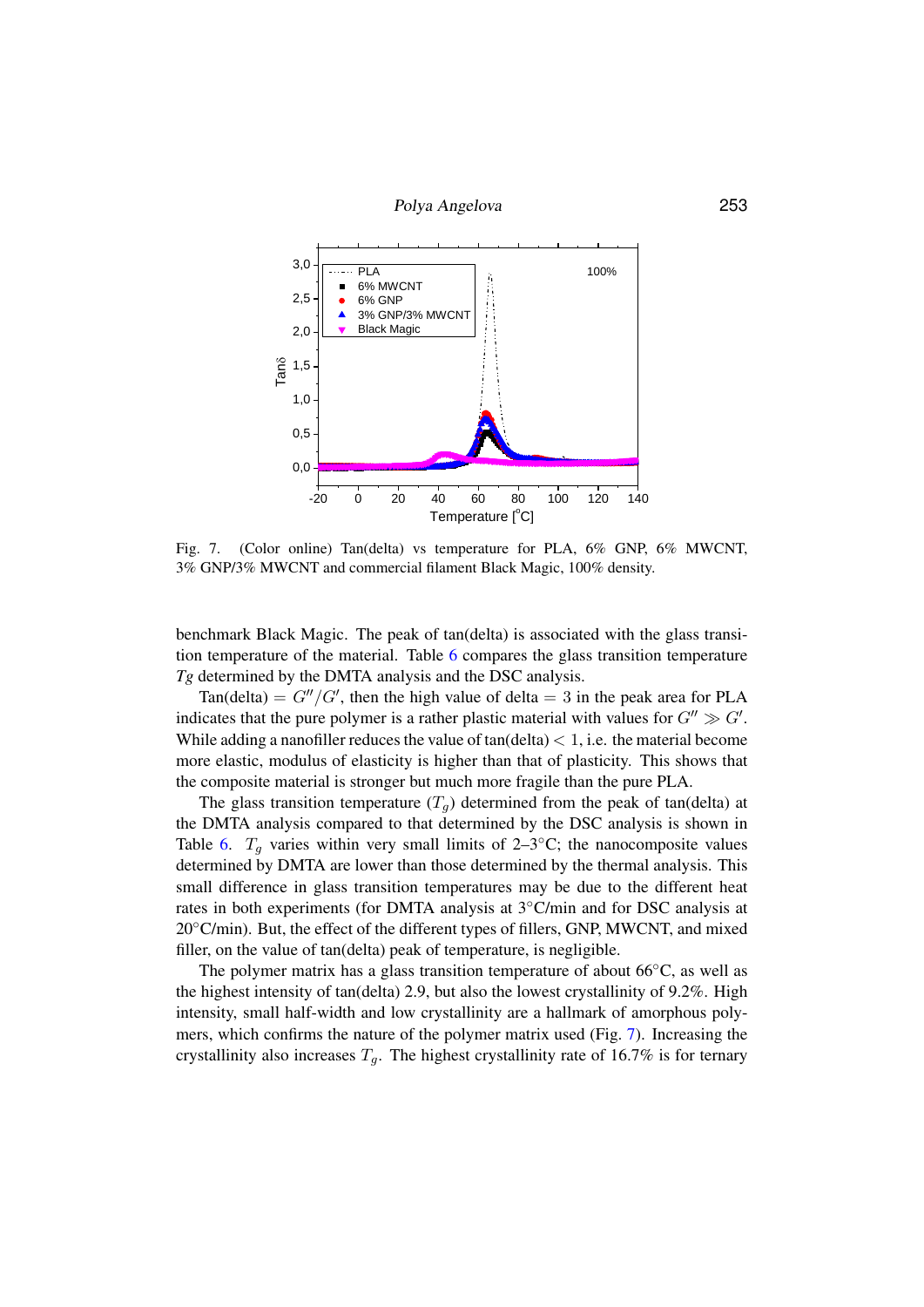nanocomposite 3% GNP/3% MWCNT and the binary nanocomposite 6% GNP, the half-width of which is the greatest. With the addition of 6% of the nanofiller, the crystallinity increases and the intensity decreases in proportion to the crystallinity. These indexes confirm the higher value of the modulus of elasticity  $G'$  of the binary nanocomposite with graphene and of the ternary nanocomposite compared to the same amount of multiwalled carbon nanotubes.

According to the DMTA analysis Black Magic with 14% filler has a 20◦C lower glass transition temperature compered with our samples. This confirms the better properties of our samples with only 6% of filler and is a proof of the better elasticity and thermal stability of our samples.

#### 4 CONCLUSION

The composite with graphite 6% GNP/PLA as well as ternary composites have a higher crystallinity percentage (17–18%) compared to PLA (9%). The crystallinity of all nanocomposites increases to semicrystalline materials after thermal treatment to 200 $\degree$ C and rapid cooling at 20 $\degree$ C /min. This is explained by the nuclear effect of carbon nanofiller on PLA.

All composites have a similar thermal stability that is close to that of pure polymer PLA. The amount of residual ash at 490 $°C$  for these nanocomposites is about 7%, i.e. similar to the content of the filler in the polymer. Therefore, the carbon nanofiller does not degrade under these thermal treatment conditions while the pure PLA degrades completely.

With the addition of 6% graphene, a higher crystallinity is achieved this resulting in the highest modulus of elasticity  $G'$  in the solid state temperature range. From this it can be concluded that the modulus of elasticity  $G'$  is influenced by the percentage of crystallinity of the PLA-based composite material. Graphene nanofiller has a more significant strengthening effect than multiwalled carbon nanotubes on storage modulus  $G'$  in solid-state as well as on tan(delta) peak.

With only 6% filler we obtain 15 $\degree$ C higher glass transition temperature, crystallization and melting temperature. Decomposition temperature and thermal stability show better behavior for 6% GNP compared to Black Magic. Storage modulus and loss modulus are improved by adding 6% GNP. This commercial material shows the worst elasticity and plasticity of mechanical point of view. Storage modulus  $G'$ in solid state for Black Magic strongly derceases after 35◦C until the end of process compared with 6% GNP which starts to decrease after 80◦C (Fig. [5,](#page-9-0) Table [5\)](#page-10-0). Tan(delta) peak also decreases with 0.86 for 6% GNP and 2.9 for pure PLA (Table [5\)](#page-10-0).

From these results we can conclude that our materials show better results for thermal stability and mechanical properties compared to the benchmark Black Magic.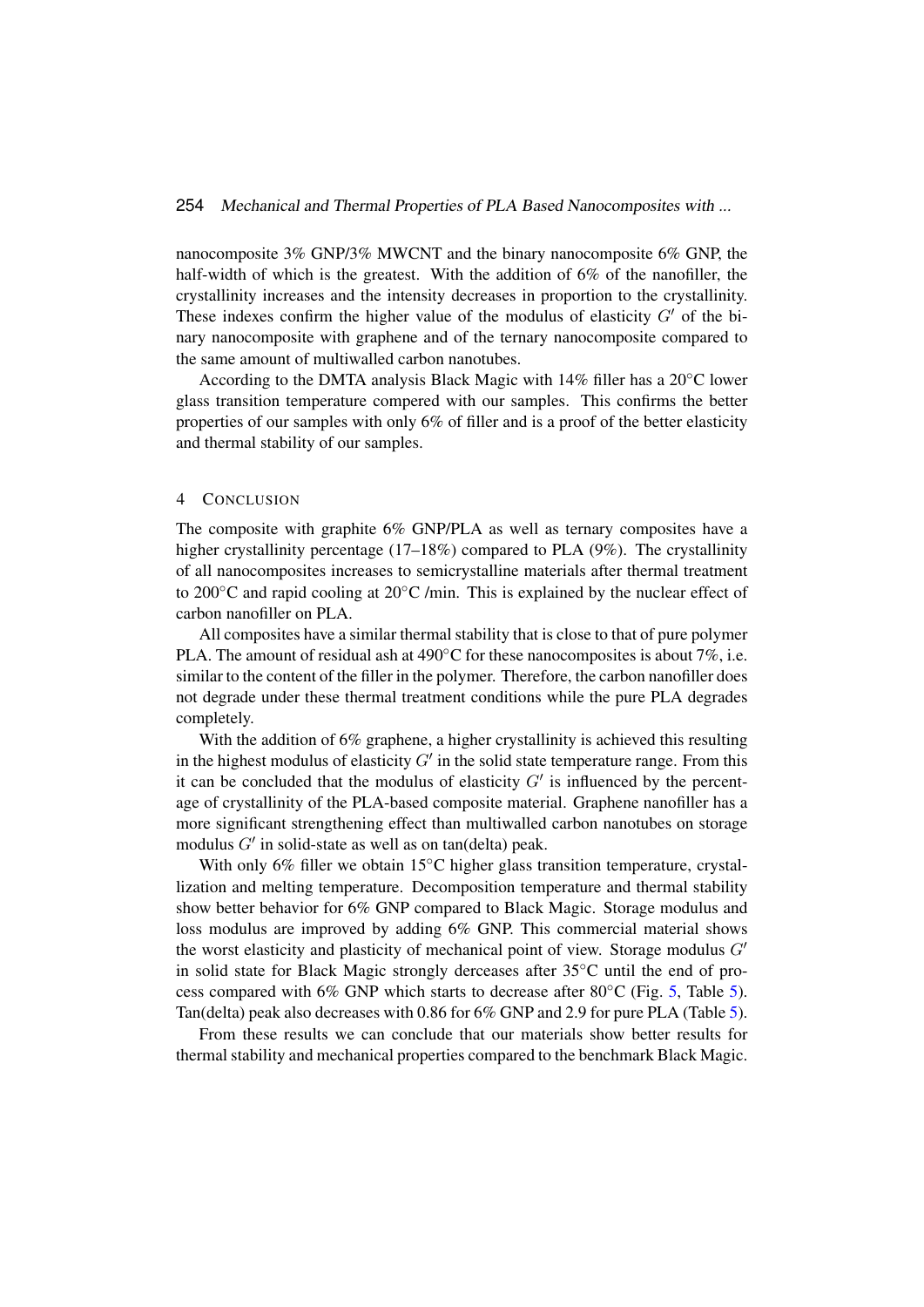#### ACKNOWLEDGEMENTS

This work was supported by the European projects H2020-MSCA-RISE-2016-734164 Graphene 3D and H2020-SGA-FET-GRAPHENE-2017-785219 Graphene Core 2.

#### **REFERENCES**

- <span id="page-14-0"></span>[1] Y. GAO, O. PICOT, E. BILOTTI, T. PEIJS (2017) Influence of Filler Size on the Properties of Poly(Lactic Acid) (PLA)/Graphene Nanoplatelet (GNP) Nanocomposites. *European Polymer Journal* 86 117-131.
- <span id="page-14-1"></span>[2] K. ANDERSON, K. SCHRECK, M. HILLMYER (2008) Toughening Polylactide. *Polymer Reviews* 48(1) 85-108.
- <span id="page-14-2"></span>[3] J. MARK (2009) "Polymer Data Handbook". Oxford University Press, London, p. 1264.
- <span id="page-14-3"></span>[4] J. RAQUEZ, Y. HABIBI, M. MURARIU, P. DUBOIS (2013) Polylactide (PLA)-Based Nanocomposites. *Progress in Polymer Science* 38(10-11) 1504-1542.
- [5] R. BHARDWAJ, A. MOHANTY (2007) Advances in the Properties of Polylactides Based Materials: A Review. *Journal of Biobased Materials and Bioenergy* 1(2) 191-209.
- <span id="page-14-4"></span>[6] M. MURARIU, A.-L. DECHIEF, R. RAMY-RATIARISON, Y. PAINT, J.-M. RAQUEZ, P. DUBOIS (2015) Recent Advances in Production Of Poly (Lactic Acid) (PLA) Nanocomposites: A Versatile Method to Tune Crystallization Properties of PLA. *Nanocomposites* 1(2) 71-82.
- <span id="page-14-5"></span>[7] H. KIM, A. ABDALA, C. MACOSKO (2010) Graphene/Polymer Nanocomposites. *Macromolecules* 43(16) 6515-6530.
- <span id="page-14-6"></span>[8] K. SADASIVUNI, D. PONNAMMA, S. THOMAS, Y. GROHENS (2014) Evolution from Graphite to Graphene Elastomer Composites. *Progress in Polymer Science* 39(4) 749- 780.
- <span id="page-14-7"></span>[9] J. XU, T. CHEN, C. YANG, Z. LI, Y. MAO, B. ZENG, B. HSIAO (2010) Isothermal Crystallization of Poly(L-Lactide) Induced by Graphene Nanosheets and Carbon Nanotubes: A Comparative Study. *Macromolecules* 43(11) 5000-5008.
- [10] Y. SUN, C. HE (2012) Synthesis and Stereocomplex Crystallization of Poly (Lactide)- Graphene Oxide Nanocomposites. *ACS Macro Letters* 1(6) 709-713.
- <span id="page-14-9"></span>[11] Y. XU, W. HONG, H. BAI, C. LI, G. SHI (2009) Strong and Ductile Poly(Vinyl Alcohol)/Graphene Oxide Composite Films with a Layered Structure. *Carbon* 47(15) 3538- 3543.
- <span id="page-14-8"></span>[12] A. NUONA, X. LI, X. ZHU, Y. XIAO, J. CHE (2015) Starch/Polylactide Sustainable Composites: Interface Tailoring with Graphene Oxide. *Composites Part A: Applied Science and Manufacturing* 69 247-254.
- <span id="page-14-10"></span>[13] J.Y. NAM, S. SINHA RAY, M. OKAMOTO (2003) Crystallization Behavior and Morphology of Biodegradable Polylactide/Layered Silicate Nanocomposite. *Macromolecules* 36(19) 7126-7131.
- <span id="page-14-11"></span>[14] H. WANG, Z. QIU (2012) Crystallization Kinetics and Morphology of Biodegradable Poly(L-Lactic Acid)/Graphene Oxide Nanocomposites: Influences of Graphene Oxide Loading and Crystallization Temperature. *Thermochimica Acta* 527 40-46.